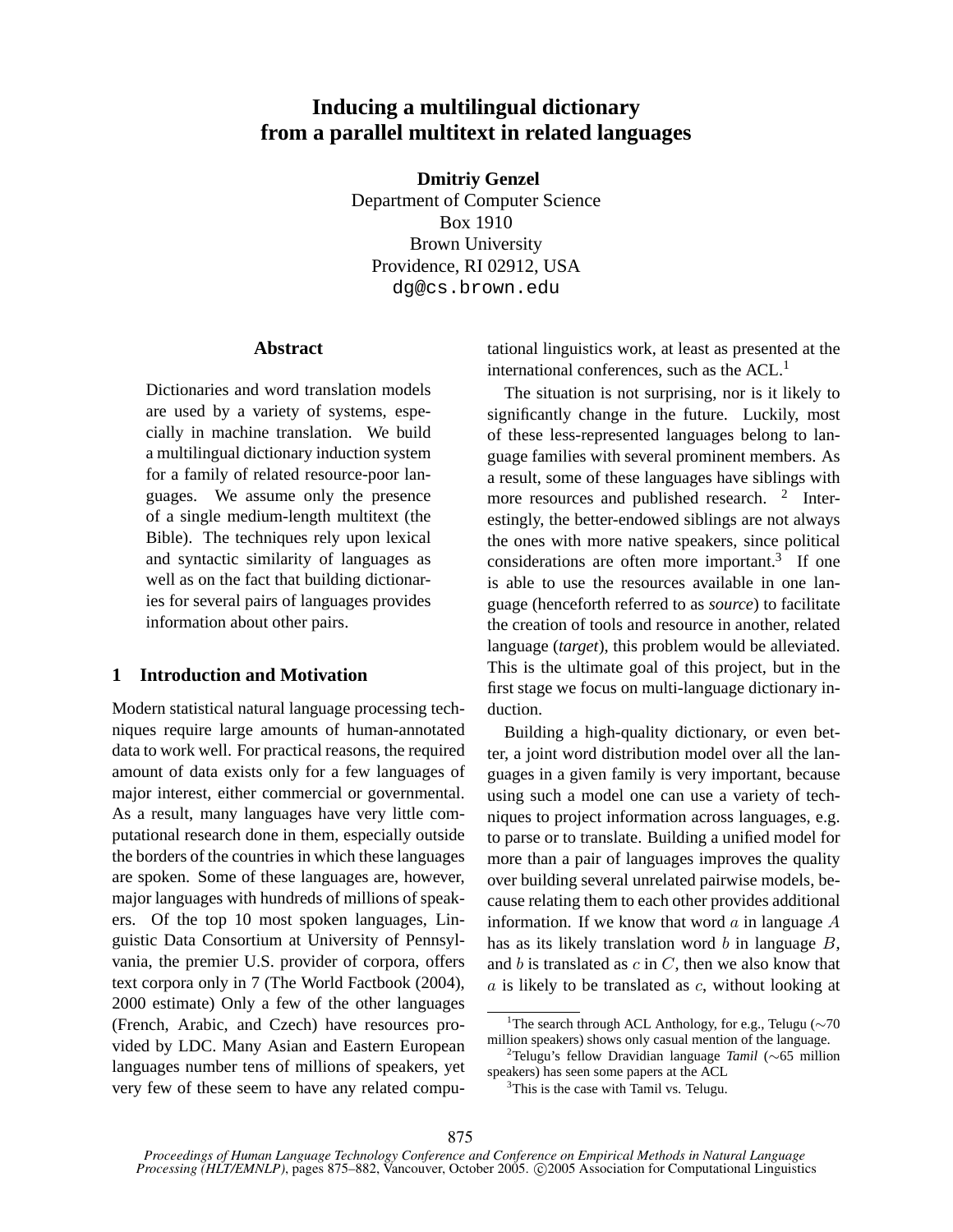the A to C model.

#### **2 Previous Work**

There has been a lot of work done on building dictionaries, by using a variety of techniques. One good overview is Melamed (2000). There is work on lexicon induction using string distance or other phonetic/orthographic comparison techniques, such as Mann and Yarowsky (2001) or semantic comparison using resources such as WordNet (Kondrak, 2001). Such work, however, primarily focuses on finding cognates, whereas we are interested in translations of all words. Moreover, while some techniques (e.g., Mann and Yarowsky (2001)) use multiple languages, the languages used *have* resources such as dictionaries between some language pairs. We do not require any dictionaries for any language pair.

An important element of our work is focusing on more than a pair of languages. There is an active research area focusing on multi-source translation (e.g., Och and Ney (2001)). Our setting is the reverse: we do not use multiple dictionaries in order to translate, but translate (in a very crude way) in order to build multiple dictionaries.

Many machine translation techniques require dictionary building as a step of the process, and therefore have also attacked this problem. They use a variety of approaches (a good overview is Koehn and Knight (2001)), many of which require advanced tools for both languages which we are not able to use. They also use bilingual (and to some extent monolingual) corpora, which we do have available. They do not, however, focus on related languages, and tend to ignore lexical similarity  $4$ , nor are they able to work on more than a pair of languages at a time.

It is also worth noting that there has been some MT work on related languages which explores language similarity in an opposite way: by using dictionaries and tools for both languages, and assuming that a near word-for-word approach is reasonable (Hajic et al., 2000).

#### **3 Description of the Problem**

Let us assume that we have a group of related languages,  $L_1 \ldots L_n$ , and a parallel sentence-aligned multitext C, with corresponding portions in each language denoted as  $C_1 \ldots C_n$ . Such a multitext exists for virtually all the languages in the form of the Bible. Our goal is to create a multilingual dictionary by learning the joint distribution  $P(x_1 \ldots x_n)_{x_i \in L_i}$ which is simply the expected frequency of the  $n$ tuple of words in a completely word-aligned multitext. We will approach the problem by learning pairwise language models, although leaving some parameters free, and then combine the models and learn the remaining free parameters to produce the joint model.

Let us, therefore, assume that we have a set of models  $\{P(x,y|\theta_{ij})_{x\in L_i,y\in L_j}\}_{i\neq j}$  where  $\theta_{ij}$  is a parameter vector for pairwise model for languages  $L_i$  and  $L_j$ . We would like to learn how to combine these models in an optimal way. To solve this problem, let us first consider a simpler and more general setting.

#### **3.1 Combining Models of Hidden Data**

Let  $X$  be a random variable with distribution  $P_{true}(x)$ , such that no direct observations of it exist. However, we may have some indirect observations of  $X$  and have built several models of  $X$ 's distribution,  $\{P_i(x|\theta_i)\}_{i=1}^n$ , each parameterized by some parameter vector  $\theta_i$ .  $P_i$  also depends on some other parameters that are fixed. It is important to note that the space of models obtained by varying  $\theta_i$  is only a small subspace of the probability space. Our goal is to find a good estimate of  $P_{true}(x)$ .

The main idea is that if some  $P_i$  and  $P_j$  are close (by some measure) to  $P_{true}$ , they have to be close to each other as well. We will therefore make the assumption that if some models of  $X$  are close to each other (and we have reason to believe they are fair approximations of the true distribution) they are also close to the true distribution. Moreover, we would like to set the parameters  $\theta_i$  in such a way that  $P(x_i|\theta_i)$  is as close to the other models as possible. This leads us to look for an estimate that is as close to all of our models as possible, under the

<sup>&</sup>lt;sup>4</sup>Much of recent MT research focuses on pairs of languages which are not related, such as English-Chinese, English-Arabic, etc.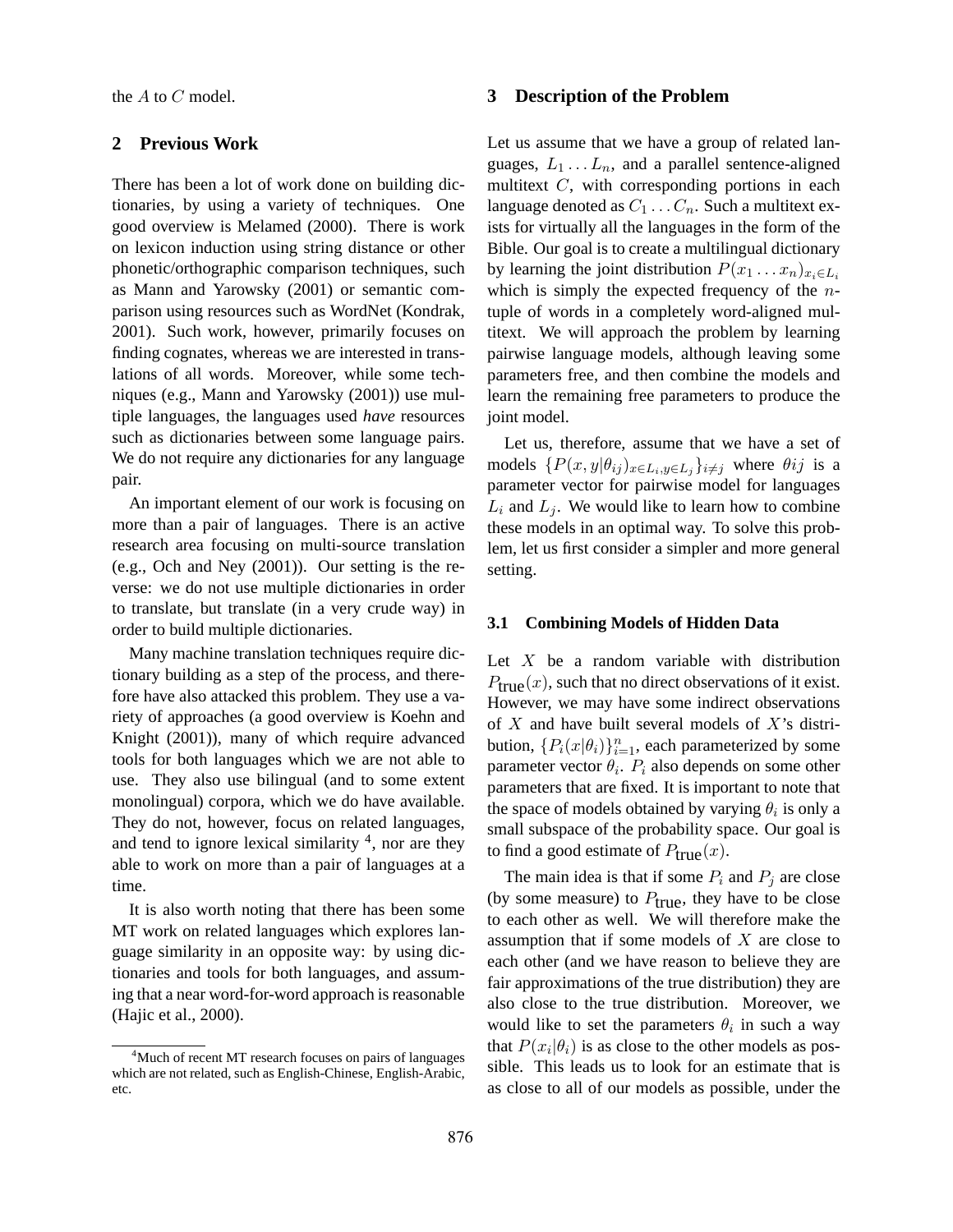optimal values of  $\theta_i$ 's, or more formally:

$$
P_{\text{est}} = \arg\min_{\hat{P}(\cdot)} \min_{\theta_1} \dots \min_{\theta_n} d(\hat{P}(\cdot), P_1(\cdot | \theta_1), \dots P_n(\cdot | \theta_n))
$$

where d measures the distance between  $\hat{P}$  and all the  $P_i$  under the parameter setting  $\theta_i$ . Since we have no reason to prefer any of the  $P_i$ , we choose the following symmetric form for d:

$$
\sum_{i=1}^{n} D(\hat{P}(\cdot)||P_i(\cdot|\theta_i))
$$

where  $D$  is a reasonable measure of distance between probability distributions. The most appropriate and the most commonly used measure in such cases in the Kullback-Leibler divergence, also known as relative entropy:

$$
D(p||q) = \sum_{x} p(x) \log \frac{p(x)}{q(x)}
$$

It turns out that it is possible to find the optimal  $P$ under these circumstances. Taking a partial derivative and solving, we obtain:

$$
\hat{P}(x) = \frac{\prod_{i=1}^{n} P_i(x|\theta_i)^{1/n}}{\sum_{x' \in X} \prod_{i=1}^{n} P_i(x'|\theta_i)^{1/n}}
$$

Substituting this value into the expression for function d, we obtain the following distance measure between the  $P_i$ 's:

$$
d'(P_1(X|\theta_1)\dots P_n(X|\theta_n))
$$
  
=  $\min_{\hat{P}} d(\hat{P}, P_1(X|\theta_1), \dots P_n(X|\theta_n))$   
=  $-\log \sum_{x \in X} \prod_{i=1}^n P_i(x|\theta_i)^{1/n}$ 

This function is a generalization of the wellknown Bhattacharyya distance for two distributions (Bhattacharyya, 1943):

$$
b(p,q) = \sum_{i} \sqrt{p_i q_i}
$$

These results suggest the following **Algorithm 1** to optimize  $d$  (and  $d'$ ):

- Set all  $\theta_i$  randomly
- Repeat until change in  $d$  is very small:
	- $\overrightarrow{P}$  according to the above formula

**–** For i from 1 to n

- $*$  Set  $\theta_i$  in such a way as to minimize  $D(\hat{P}(X)||P_i(X|\theta_i))$
- **–** Compute d according to the above formula

Each step of the algorithm minimizes  $d$ . It is also easy to see that minimizing  $D(\hat{P}(X)||P_i(X|\theta_i))$  is the same as setting the parameters  $\theta_i$  in order to maximize  $\prod_{x \in X} P_i(x|\theta_i)^{\hat{P}(x)}$ , which can be interpreted as maximizing the probability under  $P_i$  of a corpus in which word x appears  $\hat{P}(x)$  times. In other words, we are now optimizing  $P_i(X)$  given an observed corpus of  $X$ , which is a much easier problem. In many types of models for  $P_i$  the Expectation-Maximization algorithm is able to solve this problem.

## **3.2 Combining Pairwise Models**

Following the methods outlined in the previous section, we can find an optimal joint probability  $P(x_1 \ldots x_n)_{x_i \in L_i}$  if we are given several models  $P_i(x_1 \ldots x_n | \theta_i)$ . Instead, we have a number of pairwise models. Depending on which independence assumptions we make, we can define a joint distribution over all the languages in various ways. For example, for three languages,  $A$ ,  $B$ , and  $C$ , and we can use the following set of models:

$$
P_1(A, B, C) = P(A|B)P(B|C)P(C)
$$
  
\n
$$
P_2(A, B, C) = P(C|A)P(A|B)P(B)
$$
  
\n
$$
P_3(A, B, C) = P(B|C)P(C|A)P(A)
$$

and

$$
d'(\hat{P}, P_1, P_2, P_3)
$$
  
=  $D(\hat{P}||P_1) + D(\hat{P}||P_2) + D(\hat{P}||P_3)$   
=  $2H(\hat{P}(A, C), P(A, C))$   
+  $2H(\hat{P}(A, B), P(A, B))$   
+  $2H(\hat{P}(B, C), P(B, C)) - 3H(\hat{P})$   
-  $H(\hat{P}(A), P(A)) - H(\hat{P}(B), P(B))$   
-  $H(\hat{P}(C), P(C))$ 

where  $H(\cdot)$  is entropy,  $H(\cdot, \cdot)$  is cross-entropy, and  $\hat{P}(A, B)$  means  $\hat{P}$  marginalized to variables  $A, B$ . The last three cross-entropy terms involve monolingual models which are not parameterized. The entropy term does not involve any of the pairwise distributions. Therefore, if  $\hat{P}$  is fixed, to maximize d'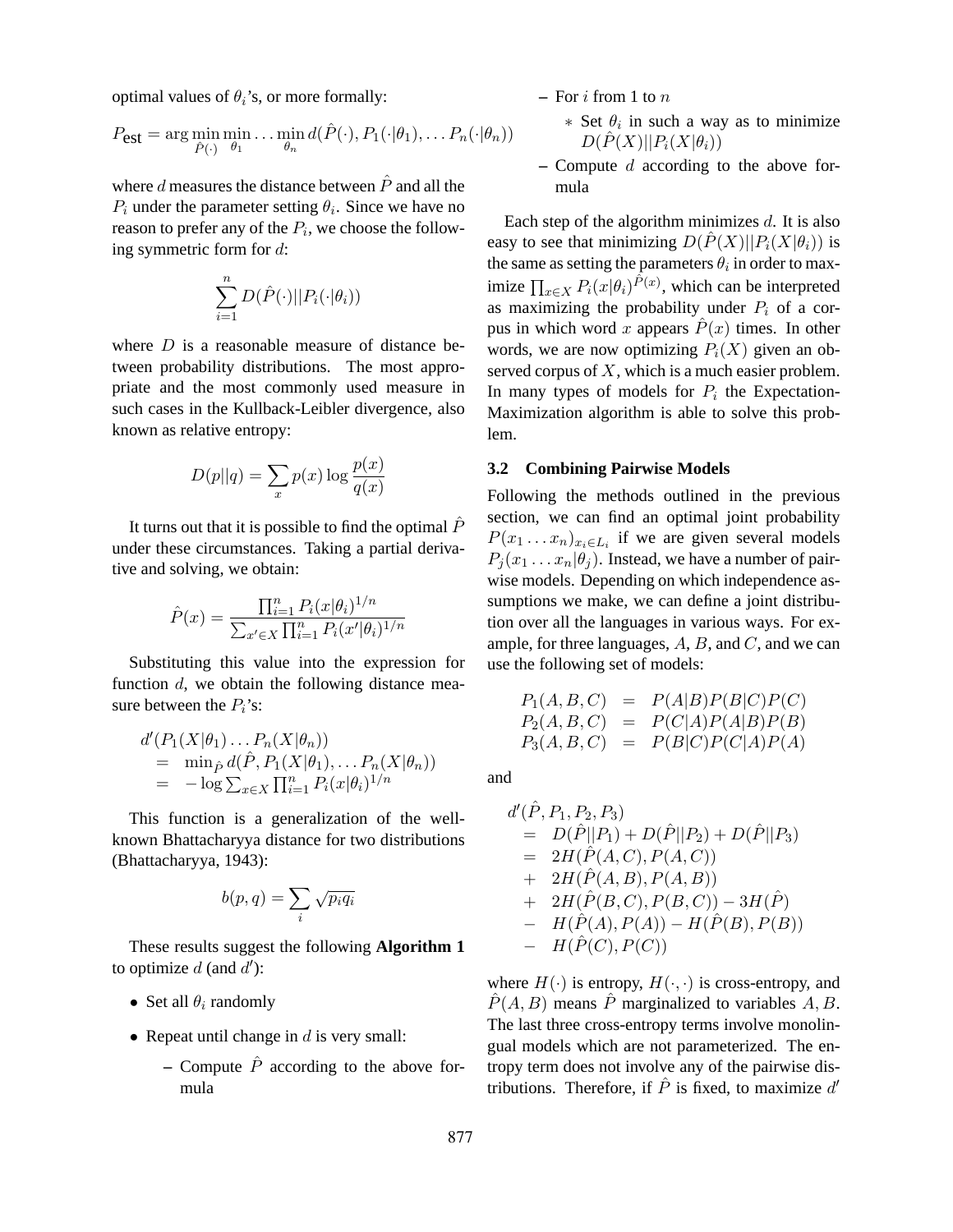we need to maximize each of the bilingual crossentropy terms.

This means we can apply the algorithm from the previous section with a small modification (**Algorithm 2**):

- Set all  $\theta_{ij}$  (for each language pair  $i, j$ ) randomly
- Repeat until change in  $d$  is very small:
	- **–** Compute  $P_i$  for  $i = 1...k$  where k is the number of the joint models we have chosen
	- $-$  Compute  $\hat{P}$  from  $\{P_i\}$
	- **–** For *i*, *j* such that  $i \neq j$ 
		- ∗ Marginalize  $\hat{P}$  to  $(L_i, L_j)$
		- ∗ Set  $\theta_{ij}$  in such a way as to minimize  $D(\hat{P(L_i,L_j)} || P_i(L_i,L_j | \theta_{ij}))$
	- **–** Compute d according to the above formula

Most of the  $\theta$  parameters in our models can be set by performing EM, and the rest are discrete with only a few choices and can be maximized over by trying all combinations of them.

#### **4 Building Pairwise Models**

We now know how to combine pairwise translation models with some free parameters. Let us now discuss how such models might be built.

Our goal at this stage is to take a parallel bitext in related languages  $A$  and  $B$  and produce a joint probability model  $P(x, y)$ , where  $x \in A, y \in B$ . Equivalently, since the models  $P_A(x)$  and  $P_B(y)$ are easily estimated by maximum likelihood techniques from the bitext, we can estimate  $P_{A\rightarrow B}(y|x)$ or  $P_{B\to A}(x|y)$ . Without loss of generality, we will build  $P_{A\rightarrow B}(y|x)$ .

The model we are building will have a number of free parameters. These parameters will be set by the algorithm discussed above. In this section we will assume that the parameters are fixed.

Our model is a mixture of several components,

each discussed in a separate section below:

$$
P_{A\rightarrow B}(y|x) = \lambda_{fw}(x)P_{fwA\rightarrow B}(y|x)
$$
  
+  $\lambda_{bw}(x)P_{bwA\rightarrow B}(y|x)$   
+  $\lambda_{char}(x)P_{charA\rightarrow B}(y|x)$   
+  $\lambda_{pref}(x)P_{prefA\rightarrow B}(y|x)$   
+  $\lambda_{suf}(x)P_{svfA\rightarrow B}(y|x)$   
+  $\lambda_{cons}(x)P_{consA\rightarrow B}(y|x)$ 

where all  $\lambda$ s sum up to one. The  $\lambda$ s are free parameters, although to avoid over-training we tie the  $\lambda$ s for x's with similar frequencies. These lambdas form a part of the  $\theta_{ij}$  parameter mentioned previously, where  $L_i = A$  and  $L_j = B$ .

The components represent various constraints that are likely to hold between related languages.

#### **4.1 GIZA (forward)**

This component is in fact GIZA++ software, originally created by John Hopkins University's Summer Workshop in 1999, improved by Och (2000). This software can be used to create word alignments for sentence-aligned parallel corpora as well as to induce a probabilistic dictionary for this language pair.

The general approach taken by GIZA is as follows. Let  $L_A$  and  $L_B$  be the portions of the parallel text in languages  $A$  and  $B$  respectively, and  $L_A = (x_i)_{i=1...n}$  and  $L_B = (y_i)_{i=1...m}$ . We can define  $P(L_B|L_A)$  as

$$
\max_{P_{A\rightarrow B}}\max_{P_{\text{aligns}}} \sum_{i=1}^{n}\sum_{j=1}^{m} P_{A\rightarrow B}\left(y_{j}|x_{i}\right)P_{\text{aligns}}\left(x_{i}|j\right)
$$

The GIZA software does the maximization by building a variety of models, mostly described by Brown et al. (1993). GIZA can be tuned in various ways, most importantly by choosing which models to run and for how many iterations. We treat these parameters as free, to be set along with the rest at a later stage.

As a side effect of GIZA's optimization, we obtain the  $P_{A\rightarrow B}(y|x)$  that maximizes the above expression. It is quite reasonable to believe that a model of this sort is also a good model for our purposes. This model is what we refer to as  $P_{fwA\rightarrow B}(y|x)$  in the model overview.

GIZA's approach is not, however, perfect. GIZA builds several models, some quite complex, yet it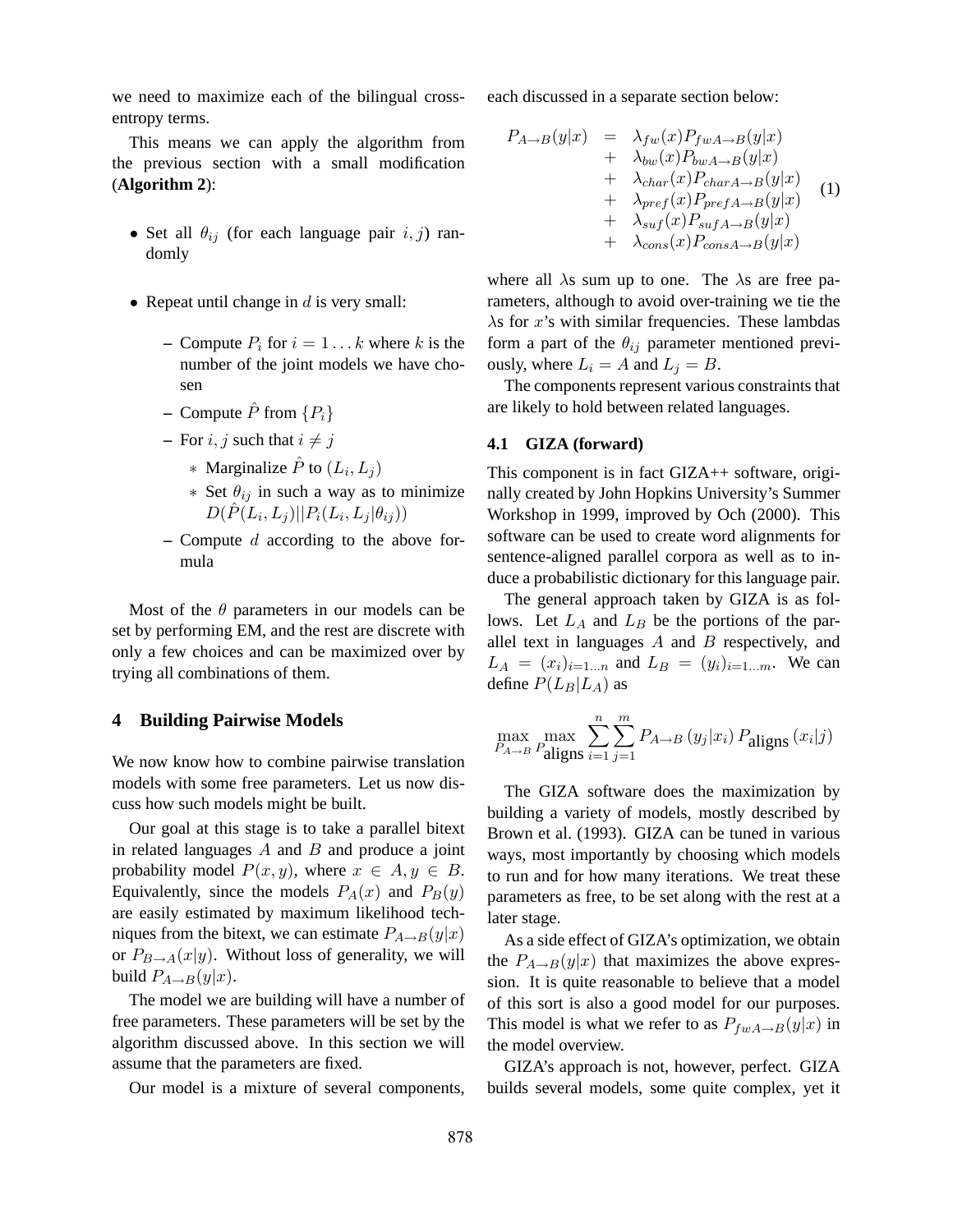does not use all the information available to it, notably the lexical similarity between the languages. Furthermore, GIZA tries to map words (especially rare ones) into other words if possible, even if the sentence has no direct translation for the word in question.

These problems are addressed by using other models, described in the following sections.

## **4.2 GIZA (backward)**

In the previous section we discussed using GIZA to try to optimize  $P(L_B|L_A)$ . It is, however, equally reasonable to try to optimize  $P(L_A|L_B)$  instead. If we do so, we can obtain  $P_{fwB\rightarrow A}(x|y)$  that produces maximal probability for  $P(L_A|L_B)$ . We, however need a model of  $P_{A\rightarrow B}(y|x)$ . This is easily obtained by using Bayes' rule:

$$
P_{bwA \to B}(y|x) = \frac{P_{fwB \to A}(x|y)P_B(y)}{P_A(x)}
$$

which requires us to have  $P_B(y)$  and  $P_A(x)$ . These models can be estimated directly from  $L_B$  and  $L_A$ , by using maximum likelihood estimators:

$$
P_A(x) = \frac{\sum_i \delta(x_i, x)}{n}
$$

and

$$
P_B(y) = \frac{\sum_i \delta(y_i, y)}{m}
$$

where  $\delta(x, y)$  is the Kronecker's delta function, which is equal to 1 if its arguments are equal, and to 0 otherwise.

#### **4.3 Character-based model**

This and the following models all rely on having a model of  $P_{A\rightarrow B}(y|x)$  to start from. In practice it means that this component is estimated following the previous components and uses the models they provide as a starting point.

The basic idea behind this model is that in related languages words are also related. If we have a model  $P_c$  of translating characters in language A into characters in language B, we can define the model for translating entire words.

Let word  $x$  in language  $A$  consists of characters  $x_1$  through  $x_n$ , and word y in language B consist of characters  $y_1$  through  $y_m$ .

Let us define (the unnormalized) character model:

$$
P_{uchar}(y|x) = P_{charlen}(y|x, m)P_{length}(m|x)
$$

i.e., estimating the length of  $y$  first, and  $y$  itself afterward. We make an independence assumption that the length of  $y$  depends only on length of  $x$ , and are able to estimate the second term above easily. The first term is harder to estimate.

First, let us consider the case where lengths of  $x$ and y are the same  $(m = n)$ . Then,

$$
P_{charlen}(y|x, n) = \prod_{i=1}^{n} P_c(y_i|x_i)
$$

Let  $y^j$  be word y with j's character removed. Let us now consider the case when  $m > n$ . We define (recursively):

$$
P_{charlen}(y|x,m) = \sum_{i=1}^{m} \frac{1}{m} P_{charlen}(y^i|x,m-1)
$$

Similarly, if  $n > m$ :

$$
P_{charlen}(y|x) = \sum_{i=1}^{n} \frac{1}{n} P_{charlen}(y|x^i, m)
$$

It is easy to see that this is a valid probability model over all sequences of characters. However,  $y$  is not a random sequence of characters, but a word in language  $B$ , moreover, it is a word that can serve as a potential translation of word  $x$ . So, to define a proper distribution over words  $y$  given a word  $x$  and a set of possible translations of x,  $T(x)$ 

$$
P_{char}(y|x) = P_{uchar}(y|x, y \in T(x))
$$
  
= 
$$
\delta_{y' \in T(x)} \frac{P_{uchar}(y, y \in T(x)|x)}{\sum_{y' \in T(x)} P_{uchar}(y'|x)}
$$

This is the complete definition of  $P_{char}$ , except for the fact that we are implicitly relying upon the character-mapping model,  $P_c$ , which we need to somehow obtain. To obtain it, we rely upon GIZA again. As we have seen, GIZA can find a good wordmapping model if it has a bitext to work from. If we have a  $P_{A\rightarrow B}$  word-mapping model of some sort, it is equivalent to having a parallel bitext with words  $y$ and  $x$  treated as a sequence of characters, instead of indivisible tokens. Each  $(x, y)$  word pair would occur  $P_{A\rightarrow B}(x, y)$  times in this corpus. GIZA would then provide us with the  $P_c$  model we need, by optimizing the probability  $B$  language part of the model given the language A part.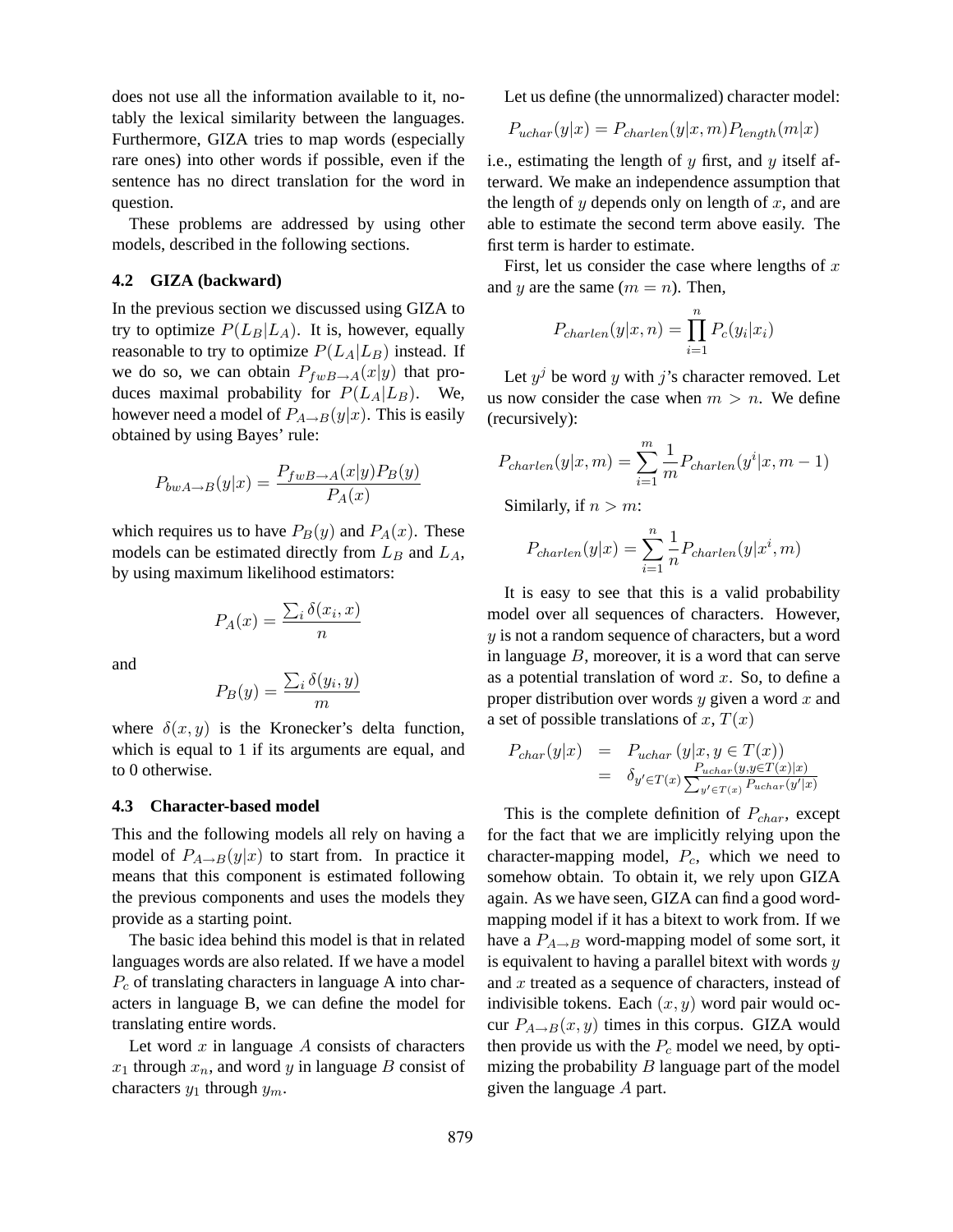#### **4.4 Prefix Model**

This model and the two models that follow are built on the same principle. Let there be a function  $f$ :  $A \rightarrow C_A$  and a function  $g : B \rightarrow C_B$ . These functions group words in  $A$  and  $B$  into some finite set of classes. If we have some  $P_{A\rightarrow B}(y|x)$  to start with, we can define

$$
P_{fgA \to B}(y|x)
$$
  
=  $P(y|g(y)) P(g(y)|f(x)) P(f(x)|x)$   
=  $P(y) \frac{\sum_{x':f(x')=f(x)} \sum_{y':g(y')=g(y)} P(x',y')}{\left(\sum_{x':f(x')=f(x)} P(x')\right)\left(\sum_{y':g(y')=g(y)} P(y')\right)}$ 

For the prefix model, we rely upon the following idea: words that have a common prefix often tend to be related. Related words probably should translate as related words in the other language as well. In other words, we are trying to capture word-level semantic information. So we define the following set of  $f$  and  $g$  functions:

$$
f_n(x) = \text{prefix}(x, n)
$$

$$
g_m(y) = \text{prefix}(y, m)
$$

where n and m are free parameters, whose values we will determine later. We therefore define  $P_{prefA\rightarrow B}$ as  $P_{fg}$  with f and g specified above.

#### **4.5 Suffix Model**

Similarly to a prefix model mentioned above, it is also useful to have a suffix model. Words that have the same suffixes are likely to be in the same grammatical case or share some morphological feature which may persist across languages. In either case, if a strong relationship exists between the resulting classes, it provides good evidence to give higher likelihood to the word belonging to these classes. It is worth noting that this feature (unlike the previous one) is unlikely to be helpful in a setting where languages are not related.

The functions  $f$  and  $g$  are defined based on a set of suffixes  $S_A$  and  $S_B$  which are learned automatically.  $f(x)$  is defined as the longest possible suffix of x that is in the set  $S_A$ , and g is defined similarly, for  $S_B$ .

The sets  $S_A$  and  $S_B$  are built as follows. We start with all one-character suffixes. We then consider two-letter suffixes. We add a suffix to the list if it occurs much more often than can be expected based on the frequency of its first letter in the penultimate position, times the frequency of its second letter in the last position. We then proceed in a similar way for three-letter suffixes. The threshold value is a free parameter of this model.

## **4.6 Constituency Model**

 constituent boundaries. We do not have this infor-If we had information about constituent boundaries in either language, it would have been useful to make a model favoring alignments that do not cross mation at this point. We can assume, however, that any sequence of three words is a constituent of sorts, and build a model based on that assumption.

As before, let  $L_A = (x_i)_{i=1...n}$  and  $L_B =$  $(y_i)_{i=1...m}$ . Let us define as  $C_A(i)$  a triple of words  $(x_{i-1}, x_i, x_{i+1})$  and as  $C_B(j)$  a triple  $(y_{j-1}, y_j, y_{j+1})$ . If we have some model  $P_{A\rightarrow B}$ , we can define

$$
P_{C_A \to C_B}(j|i) = \frac{1}{C} P_{A \to B}(y_{j-1}|x_{i-1}) P_{A \to B}(y_j|x_i)
$$
  
 
$$
\times \quad P_{A \to B}(y_{j+1}|x_{i+1})
$$

where  $C$  is the sum over  $j$  of the above products, and serves to normalize the distribution.

$$
P_{cons A \to B}(y|x)
$$
  
=  $\sum_{i=1}^{n} \sum_{j=1}^{m} P(y|C_B(j)) P_{C_A \to C_B}(j|i) P(C_A(i)|x)$   
=  $\sum_{i:x_i=x} \sum_{j=1}^{m} P(y|C_B(j)) P_{C_A \to C_B}(j|i)$   
=  $\sum_{j=1}^{n} \delta(y_j, y) \sum_{i:x_i=x} \sum_{j:y_i=y} P_{C_A \to C_B}(j|i)$ 

## **5 Evaluation**

The output of the system so far is a multi-lingual word translation model. We will evaluate it by producing a tri-lingual dictionary (Russian-Ukrainian-Belorussian), picking a highest probability translation for each word, from the corresponding Bibles. Unfortunately, we do not have a good hand-built trilingual dictionary to compare it to, but only one good bilingual one, Russian-Ukrainian<sup>5</sup>. We will therefore take the Russian-Ukrainian portion of our dictionary and compare it to the hand-built one.

Our evaluation metric is the number of entries that match between these dictionaries. If a word has several translations in the hand-built dictionary, match-

<sup>5</sup>The lack of such dictionaries is precisely *why* we do this work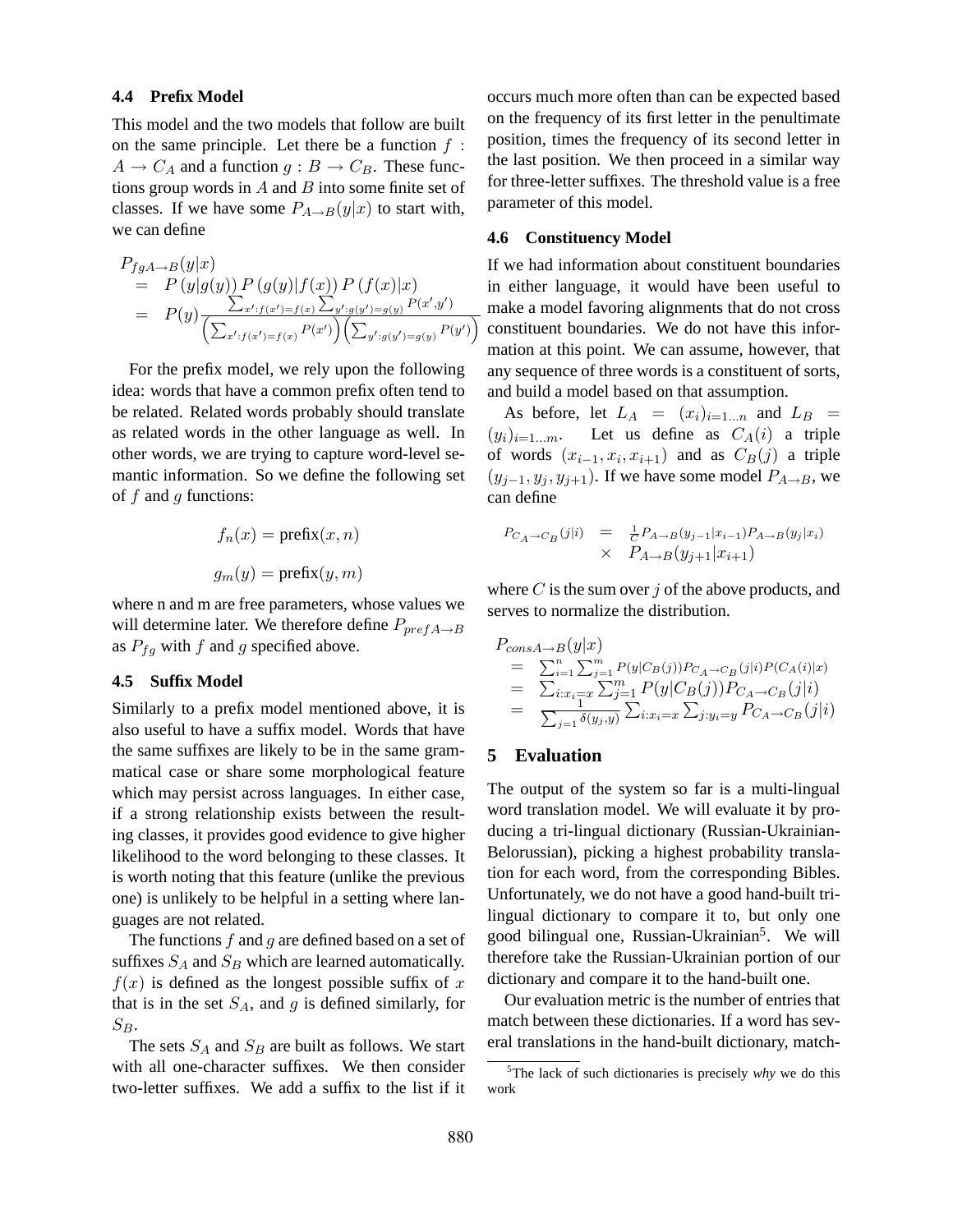ing any of them counts as correct. It is worth noting that for all the dictionaries we generate, the total number of entries is the same, since all the words that occur in the source portion of the corpus have an entry. In other words, precision and recall are proportional to each other and to our evaluation metric.

Not all of the words that occur in our dictionary occur in the hand-built dictionary and vice versa. An absolute upper limit of performance, therefore, for this evaluation measure is the number of left-handside entries that occur in both dictionaries.

In fact, we cannot hope to achieve this number. First, because the dictionary translation of the word in question might never occur in the corpus. Second, even if it does, but never co-occurs in the same sentence as its translation, we will not have any basis to propose it as a translation.<sup>6</sup>. Therefore we have a "achievable upper limit", the number of words that have their "correct" translation co-occur at least once. We will compare our performance to this upper limit.

Since there is no manual tuning involved we do not have a development set, and use the whole bible for training (the dictionary is used as a test set, as described above).

We evaluate the performance of the model with just the GIZA component as the baseline, and add all the other components in turn. There are two possible models to evaluate at each step. The pairwise model is the model given in equation 1 under the parameter setting given by Algorithm 2, with Belorussian used as a third language. The joint model is the full model over these three languages as estimated by Algorithm 2. In either case we pick a highest probability Ukrainian word as a translation of a given Russian word.

The results for Russian-Ukrainian bibles are presented in Table 1. The "oracle" setting is the setting obtained by tuning on the test set (the dictionary). We see that using a third language to tune works just as well, obtaining the true global maximum for the model. Moreover, the joint model (which is more flexible than the model in Equation 1) does even better. This was unexpected for us, beTable 1: Evaluation for Russian-Ukrainian (with Belorussian to tune)

| <b>Stage</b>                      | Pair  | Joint    |
|-----------------------------------|-------|----------|
| Forward (baseline)                | 62.3% | 71.7%    |
| Forward+chars                     | 77.1% | 84.2%    |
| Forward+chars+backward            | 81.3% | 84.1%    |
| Fw+chars+bw+prefix                | 83.5% | 84.5%    |
| Fw+chars+bw+prefix+suffix         | 84.5% | 85%      |
| Fw+chars+bw+pref+suf+const        | 84.5% | $85.2\%$ |
| "Oracle" setting for $\lambda$ 's | 84.6% |          |

Table 2: Evaluation for Russian-Ukrainian (with Belorussian and Polish)

| <b>Tuned by</b>           | Pair  | <b>Joint</b> |
|---------------------------|-------|--------------|
| Belorussian (prev. table) | 84.5% | $85.2\% \&$  |
| Polish                    | 84.6% | 78.6%        |
| Both                      | 84.5% | 85.2%        |
| "Oracle" tuning           | 84.5% |              |

cause the joint model relies on three pairwise models equally, and Russian-Belorussian and Ukrainian-Belorussian models are bound to be less reliable for Russian-Ukrainian evaluation. It appears, however, that our Belorussian bible is translated directly from Russian rather than original languages, and parallels Russian text more than could be expected.

To insure our results are not affected by this fact we also try Polish separately and in combination with Belorussian (i.e. a model over 4 languages), as shown in Table 2.

These results demonstrate that the joint model is not as good for Polish, but it still finds the optimal parameter setting. This leads us to propose the following extension: let us marginalize joint Russian-Ukrainian-Belorussian model into just Russian-Ukrainian, and add this model as yet another component to Equation 1. Now we cannot use Belorussian as a third language, but we can use Polish, which we know works just as well for tuning. The resulting performance for the model is **85.7%**, our best result to date.

<sup>&</sup>lt;sup>6</sup>Strictly speaking, we might be able to infer the word's existence in some cases, by performing morphological analysis and proposing a word we have not seen, but this seems too hard at the moment